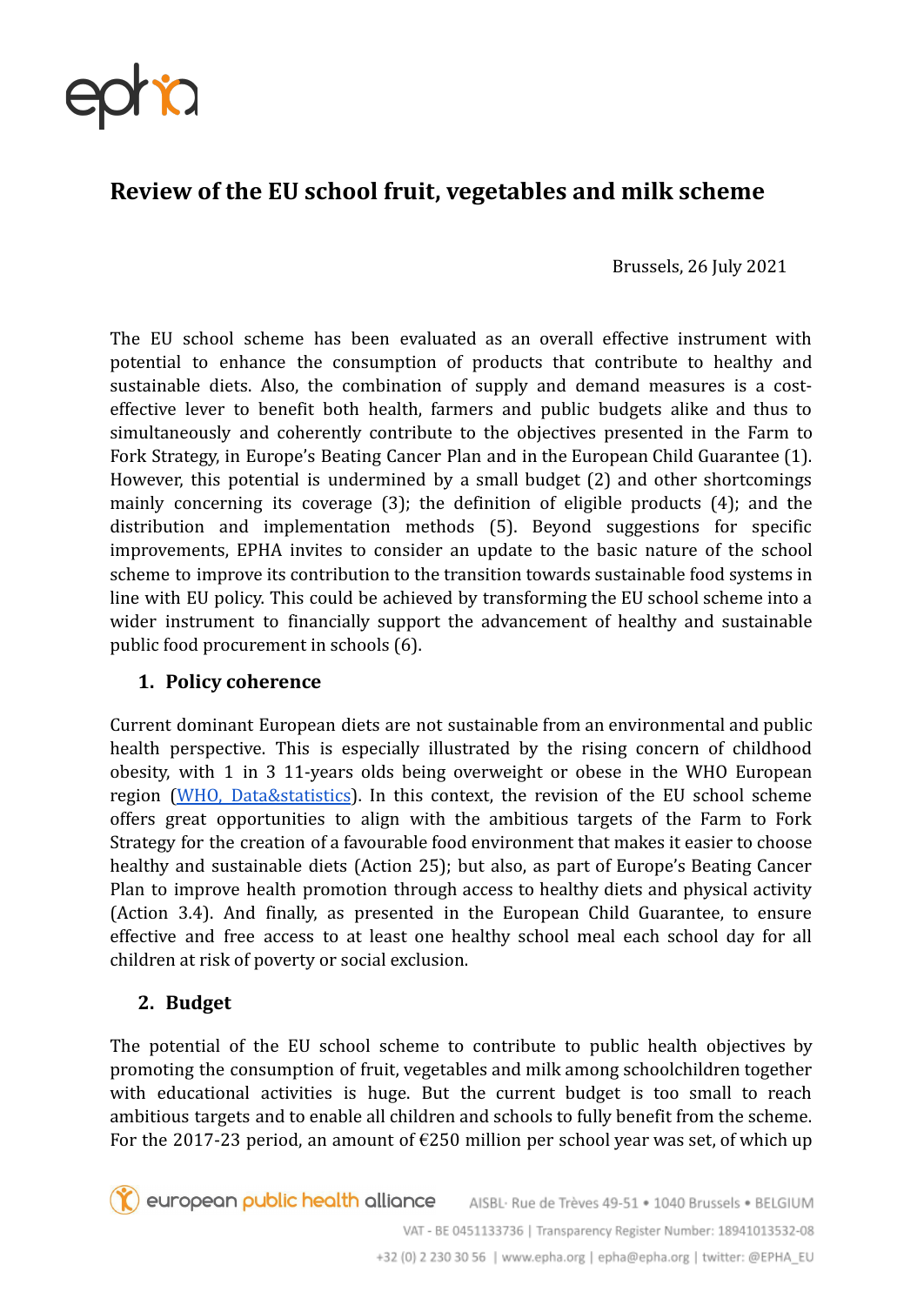to  $\epsilon$ 150 million for the distribution of fruits and vegetables and up to  $\epsilon$ 100 million for milk. This budget is then broken down by country, but it remains inadequate to ensure effective educational activities combined with the distribution of various fruits, vegetables and milk for all 76,2 million European pupils ([Eurostat, 2020](https://ec.europa.eu/eurostat/web/products-eurostat-news/-/ddn-20200604-1#:~:text=Altogether%2C%20there%20were%20around%2076.2,was%20closer%20to%2076.1%20million)).

Also, the inception impact assessment and the individual country reports indicated that the use of the available budget does not reach 100%; for instance, France only used 10% of its allocated envelope in 2017/18 (France school [scheme strategy 2017-2023\)](https://ec.europa.eu/info/sites/default/files/food-farming-fisheries/key_policies/documents/fr-school-scheme-strategy-2017-23_fr.pdf).

#### *Recommendation*:

- Gradually increase the budget for this scheme, in line with increased take-up, and enhance co-financing rates for schools in economically deprived areas where vegetable and fruit intake is especially low.
- Ensure national strategies make full use of their envelope to widely tackle the decreasing consumption of fruit and vegetables and to reconnect all schoolchildren to primary food production.

## **3. Coverage**

The EU school fruit, vegetables and milk scheme should benefit all European school children throughout their school years, from nurseries to upper secondary level education, to effectively promote "healthy eating habits and the consumption of local products" from the youngest age.

However, the 2019/20 [summary](https://ec.europa.eu/info/sites/default/files/food-farming-fisheries/key_policies/documents/school-scheme-summary-report_2019-20_en.pdf) report on the implementation of the scheme indicated that only  $19,1$  M children in  $142,1$  k schools participated in the programme, while 76,2 million pupils are enrolled in the European education system ([Eurostat,](https://ec.europa.eu/eurostat/web/products-eurostat-news/-/ddn-20200604-1#:~:text=Altogether%2C%20there%20were%20around%2076.2,was%20closer%20to%2076.1%20million.) 2020). This report also showed that only 4 countries distributed fruit and vegetables on a daily basis, and 6 supplied children with milk every day. Thus, most of the schools do not regularly offer the products to schoolchildren but only make them available under the educational measures, such as tasting or cooking workshops or theme days.

### *Recommendation*:

Ensure inclusive participation of all member states and of all kinds of schools, from nurseries to upper secondary education to ensure all children benefit from the scheme and no one is left behind.

## **4. Eligible products**

The EU school scheme contributes to efforts to reduce overweight and obesity by simultaneously promoting the consumption of fresh or processed fruit and vegetables but also of milk and selected milk products in line with national dietary

european public health alliance AISBL· Rue de Trèves 49-51 • 1040 Brussels • BELGIUM VAT - BE 0451133736 | Transparency Register Number: 18941013532-08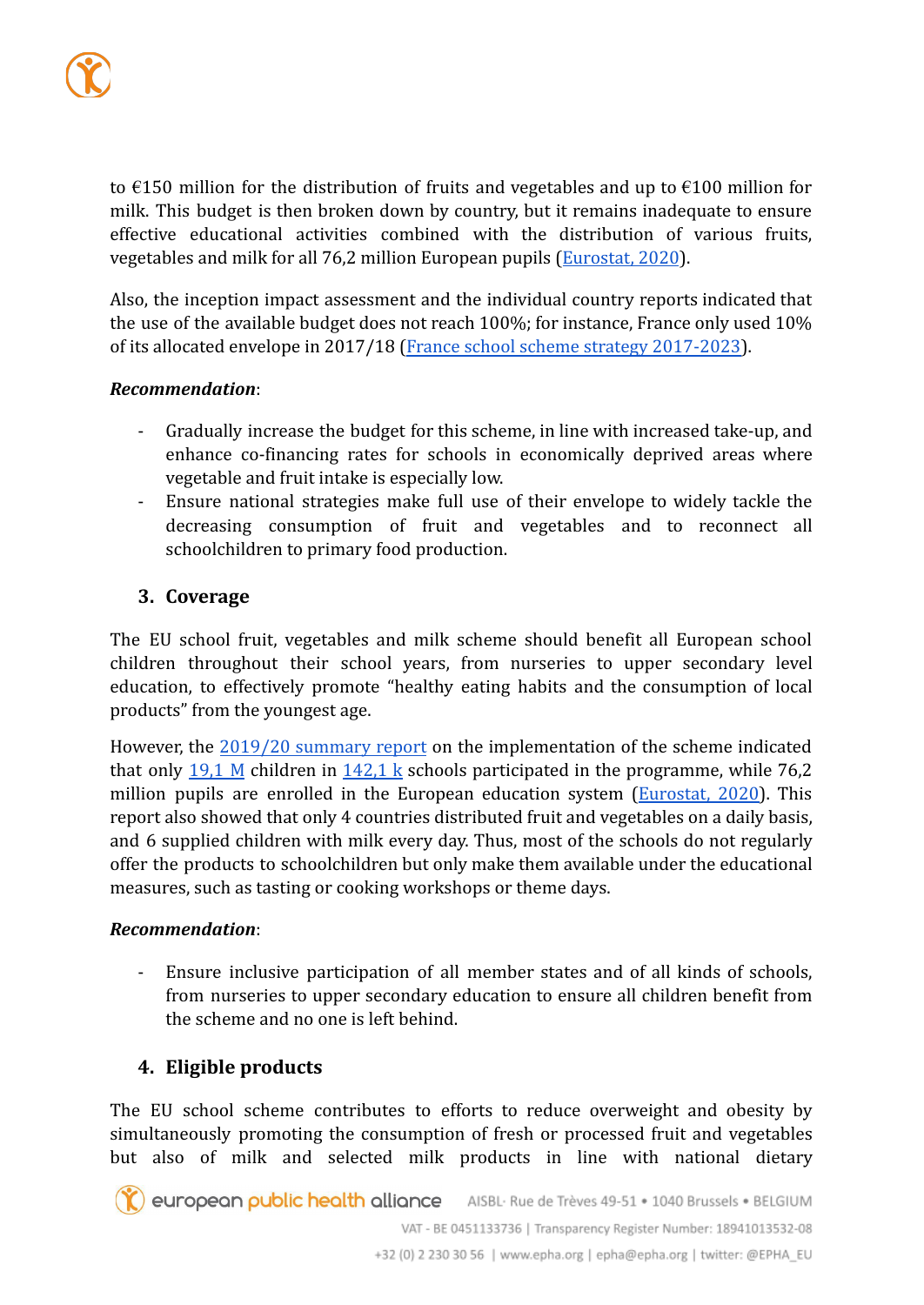recommendations and food based dietary guidelines. Moreover, school schemes' main long-term value is when children effectively discover and become accustomed to the variety of tastes and organoleptic qualities of vegetables and fruits, building acceptance, especially of vegetables, at a young age and providing a knock-on effect for food choices throughout life ([EPHA, 2016\)](https://epha.org/report-a-cap-for-healthy-living/).

However, the fact that products distributed through the scheme may contain "*limited*" quantities of added sugar, salt and/or fat is worrying despite the need for authorisation by national health authorities. In this light, the proposal made in the inception impact assessment to reconsider these current exceptions and the further possibility to include other products, such as plant-based drinks and/or whole grains, which are part of a healthy and sustainable diet, could be an effective way to ensure school schemes' main long-term value.

#### *Recommendation:*

- School schemes distributing processed vegetables and fruit products, but also milk products should apply nutrient profiling to determine which products, according to levels of salt, saturated fat and/or sugar, may be distributed to children. Only products that conform to health, environmental and ethical criteria, as well as cultural products from the region and/or using short supply chains, should receive EU co-financing.
- School schemes should be used as an opportunity for schoolchildren to discover and to be sensitized to new products, which are not always popular among children, such as plant-based alternatives and/ or whole grains products.

# **5. Distribution and implementation methods – a potential cost-effective new approach to the scheme**

As already highlighted, EU school schemes have great potential to increase the consumption of the eligible products, but also to contribute to viable healthy and sustainable food production and consumption. Thus, it is a cost-effective tool to address the concerning issue of childhood obesity by combining the distribution of fruit, vegetables, milk, but also plant-based and whole grain products, children are not used to, with educational measures.

The impact assessment introduces the possibility to enlarge the model of distribution to exploit synergies with breakfast initiatives and distribution of regular school meals. In this light, the revision of the EU school scheme could go hand in hand with the revision of public procurement guidelines to support healthy and sustainable public food procurement in schools.